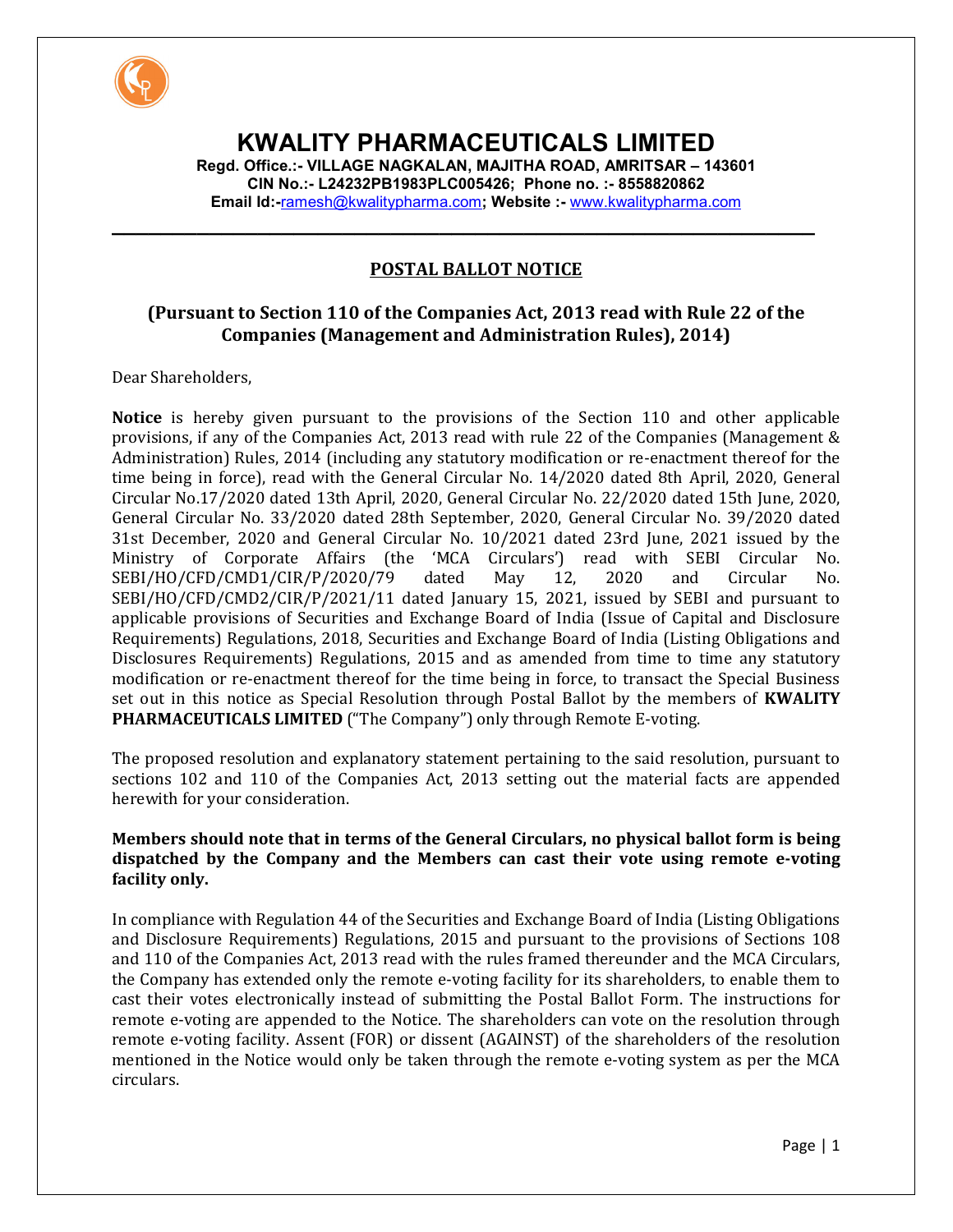

The Company has engaged the services of National Securities Depository Limited ("NSDL") to provide the e-voting facility. Accordingly, members shall have to cast their vote electronically through the NSDL e-voting platform. Instructions on E-voting are enumerated as part of the Notice.

**E-voting facility is available from Tuesday, 16th November, 2021, 9.00 a.m. (IST) onwards to Wednesday, 15th December, 2021, 5.00 p.m. (IST) and voting shall not be allowed beyond the said date and time.** Shareholders are requested to read carefully the e-voting instructions given in the Notes forming part of the Postal Ballot Notice, before logging into the e-voting link.

The Board of Directors of the Company, at its meeting held on Wednesday,  $10<sup>th</sup>$  November, 2021 has appointed Mr. Rishi Mittal, (Membership No. A12613) Proprietor of M/s. Rishi Mittal & Associates, Practicing Company Secretaries, as the Scrutinizer for conducting the Postal Ballot (only through Remote E-voting process) in a fair and transparent manner. The Scrutinizer, after completion of scrutiny, will submit his report to the Chairman of the Company. Thereafter, the results of the Postal Ballot would be announced by the Chairman of the Company on **Thursday, 16th December, 2021** at the Company's registered office. In addition to the results being communicated to BSE Limited (BSE), the results along with Scrutinizer's report will also be placed on Company's website viz. www.kwalitypharma.com and shall also be available at the Company's registered office.

The resolution, if passed by the requisite majority, shall be deemed to have been passed on the last date specified by the Company for e-voting i.e. 15th December, 2021.

The resolution for the purpose as stated herein below is proposed to be passed by Postal Ballot (only through Remote E-voting):

## **SPECIAL BUSINESS:**

## **ITEM NO. 1- MIGRATION OF EQUITY SHARES OF THE COMPANY FROM SME PLATFORM OF BSE LIMITED (BSE) TO MAIN BOARD OF BSE:**

To consider and if thought fit, to pass with or without modification, the following resolution as a **Special Resolution:** 

*Note: Pursuant to Regulation 277 of the SEBI (Issue of Capital and Disclosure Requirements) Regulations, 2018, the below mentioned resolution shall be acted upon if and only if the votes cast by Shareholders other than Promoters in favour of the proposal amounts to at least two times the number of votes cast by Shareholders other than Promoter shareholders against the proposal.* 

**"RESOLVED THAT** pursuant to the Regulation 277 and other applicable provisions laid down in Chapter IX of the SEBI (Issue of Capital and Disclosure Requirements) Regulations, 2018, applicable SEBI (Listing Obligations and Disclosure Requirements) Regulations, 2015 and other applicable provisions, if any, of the Companies Act, 2013 and the rules framed thereunder, including any statutory modification(s) and re-enactment(s) thereof for the time being in force, the consent of shareholders of the company be and is hereby accorded for migration of the Company's present listing of equity shares from SME Platform of BSE to Main Board of BSE.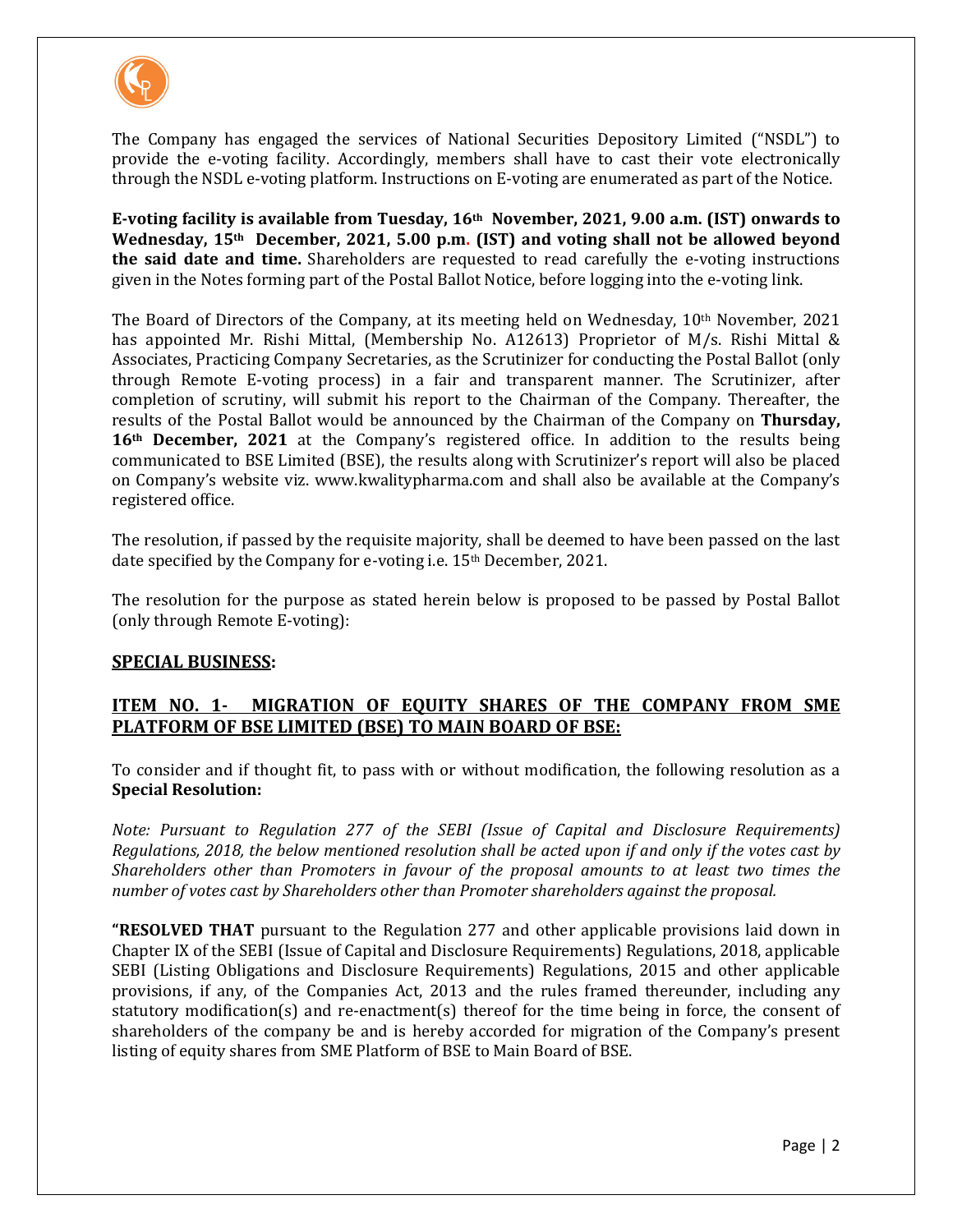

**RESOLVED FURTHER THAT** Mr. Ramesh Arora (Managing Director), Mr. Ajay Kumar Arora (Whole Time Director), Mr. Aditya Arora (Chief Financial officer) and Ms. Gurpreet Kaur (Company Secretary & Compliance Officer), be and are hereby jointly/ severally authorized to deal with any Government or semi government authorities or any other concerned intermediaries including but not limited to BSE, Securities and Exchange Board of India, Registrar of the Companies, to apply, modify, rectify and submit any application and/or related documents on behalf of the company for the purpose of migration of the Company's present listing from SME platform of BSE to Main Board of BSE and to appoint any such attorney/ person to represent before the concerned authority and to delegate such power to such person/ representative and to do all such acts, deeds, matters and things as may be necessary, expedient or desirable for giving effect to the aforesaid resolution and in connection with any matter incidental thereto."

#### **By Order of the Board of Directors For KWALITY PHARMAECUTICALS LIMITED**

**Sd/- GURPREET KAUR COMPANY SECRETARY & COMPLIANCE OFFICER M.No.: A52091** 

**Place: Amritsar, Punjab Date: 10th November, 2021** 

#### **NOTES:**

1. The relevant Explanatory Statement pursuant to Section 102 read with Section 110 of the Companies Act, 2013 setting out material facts of the proposed resolution is annexed to the notice.

2. The Board of Directors of the Company ("the Board") at its meeting held on 10th November, 2021 has appointed M/s. Rishi Mittal & Associates, Practicing Company Secretary firm (Membership No. A12613 & COP No. 3004) to act as "The Scrutinizer" for conducting the Postal Ballot by way of remote e-voting process in accordance with the Act and in a fair and transparent manner.

3. On account of the threat posed by COVID-19 and in terms of the MCA Circulars, the Company will send this postal notice in electronic form only. The hard copy of this Postal ballot notice along with postal ballot forms will not be sent to the members for the postal ballot in accordance with the requirements specified under the MCA Circulars. Accordingly, the communication of the assent or dissent of the members would take place through the remote e-voting system only.

4. **The voting period begins on Tuesday, 16th November, 2021, 9.00 a.m. (IST) onwards to Wednesday, 15th December, 2021, 5.00 p.m. (IST).** During this period, shareholders of the Company, holding shares either in physical form or in dematerialised form as on the cut-off date of 12th November, 2021, may cast their vote electronically. Once vote on a resolution is cast by the member, he/ she shall not be allowed to change it subsequently or cast the vote again.

5. Process for those shareholders whose email ids are not registered with the depositories for procuring user id & password and registration of e mail ids for e-voting for the resolution set out in this notice: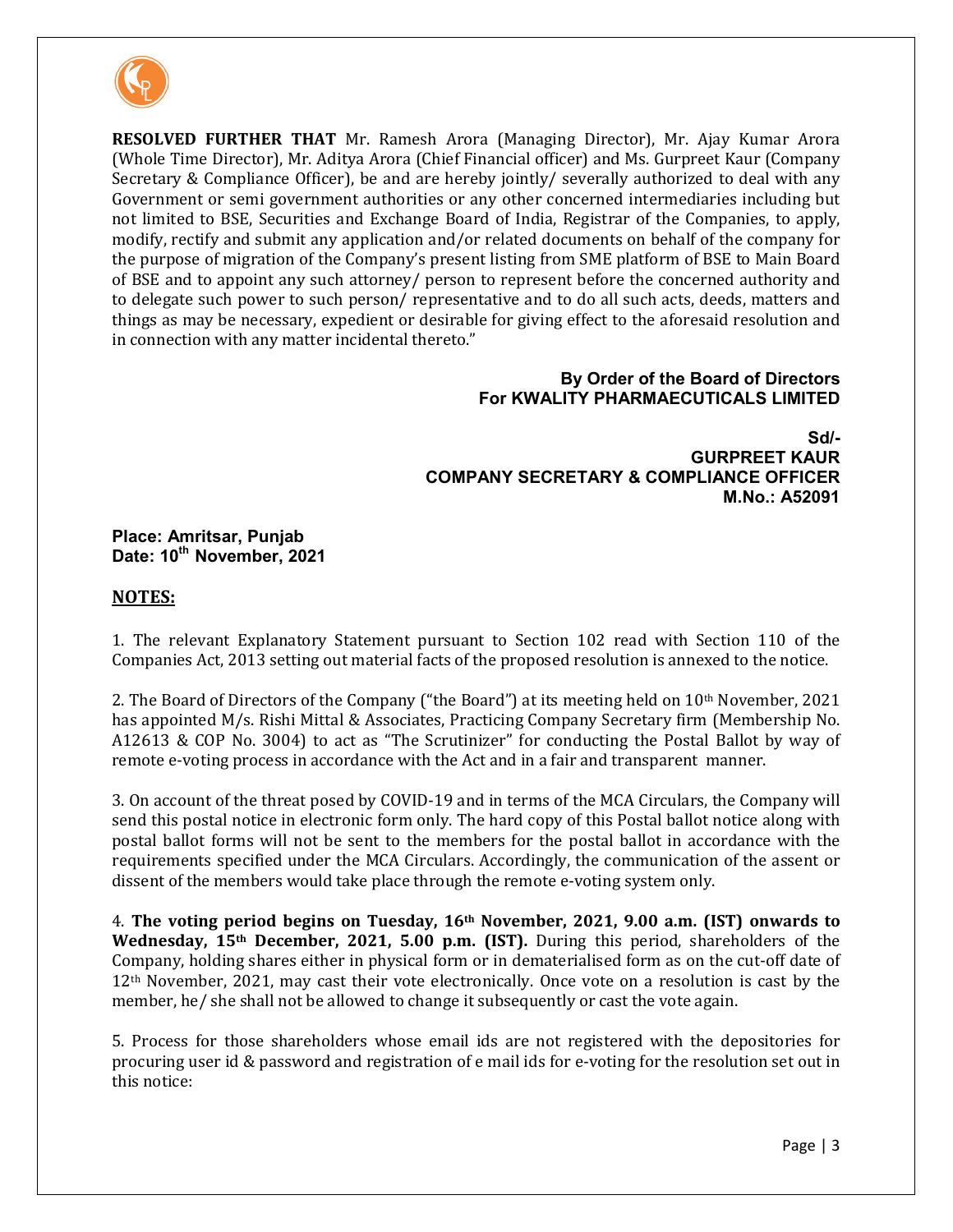

A) In case shares are held in physical mode please provide Folio No., Name of Shareholders, scanned copy of the share certificate (front and back), PAN (self –attested scanned copy of PAN card), AADHAR (self-attested scanned copy of Aadhar Card) by email to cs@kwalitypharma.com

B) In case shares are held in demat mode, please provide DPID-CLID (16 digit DPID+CLID or 16- digit beneficiary ID), Name, client master or copy of Consolidated Account statement, PAN (self-attested scanned copy of PAN card), AADHAR (self-attested scanned copy of Aadhar Card) to cs@kwalitypharma.com

6. Voting rights in e-voting cannot be exercised by a proxy. However, corporate and institutional members shall be entitled to vote through their authorised representatives with proof of their authorization.

7. The results of the Postal Ballot will be declared on Thursday, 16th December, 2021. The results of the Postal Ballot will be hosted on the website of the Company viz. www.kwalitypharma.com and will also be communicated to the Stock Exchange where the equity shares of the Company are listed. The results of the Postal Ballot will be declared by the Chairman, or in his absence by the Whole Time Director or Company Secretary, or any other person so authorised by the Chairman and it will display at Company's Registered Office. The resolution will be taken as passed if the results of the Postal Ballots indicate that the requisite majority of the shareholders assented to the Resolution.

8. The resolution, if passed by the requisite majority, shall be deemed to have been passed on the last date specified by the Company for e-voting i.e. 15<sup>th</sup> December, 2021.

9. The voting rights of members shall be in proportion to their shares of the paid up equity share capital of the Company as on the cut-off date of 12th November, 2021.

10. Shareholders who have registered their e-mail IDs with their Depository Participants/Company are being sent Notice of Postal ballot by e-mail and Shareholders who have not registered their email id will request to please register their mail ids with the Company.

11. The Scrutinizer's decision on the validity or otherwise of the Postal Ballot (only through remote E-Voting) will be final.

12. Documents referred to in this notice and explanatory statement are open for inspection by the shareholders at the Registered Office of the Company on all working days (except Saturday & Sunday) from 11:00 am to 5:00 pm till from the date of dispatch of the Postal Ballot Notice up to the completion of Postal Ballot i.e., 15th December, 2021.

13. **VOTING THROUGH ELECTRONIC MEANS:** In compliance with provisions of Section 108 of the Companies Act, 2013, read with Rule 20 of the Companies (Management & Administration) Rules, 2014, the Company is pleased to provide its members the facility to exercise their right to vote by electronic means as an alternate mechanism. For this purpose, the Company has entered into an agreement with National Securities Depository Limited (NSDL) for facilitating e-voting in order to enable the members to cast their votes electronically instead of dispatching postal ballot form.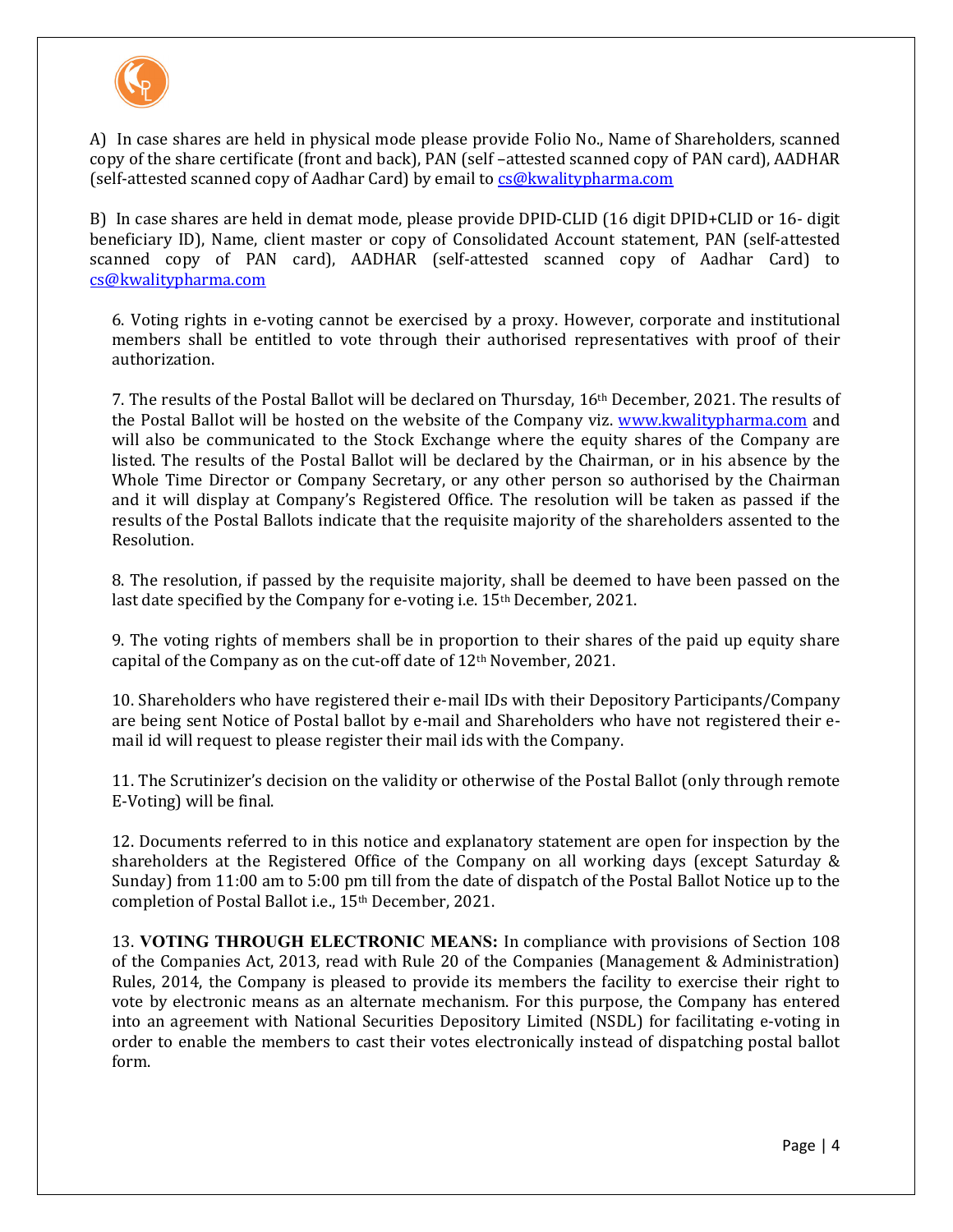

#### 14. **THE INSTRUCTIONS FOR MEMBERS FOR REMOTE E-VOTING ARE AS UNDER:-**

**The remote e-voting period begins on Tuesday, 16th November, 2021 at 9:00 A.M. and ends on Wednesday, 15th December, 2021 at 5:00 P.M. The remote e-voting module shall be disabled by NSDL for voting thereafter. The Members, whose names appear in the Register of Members / Beneficial Owners as on the record date (cut-off date) i.e. 12th November, 2021 may cast their vote electronically. The voting right of shareholders shall be in proportion to their share in the paid-up equity share capital of the Company as on the cut-off date, being 12th November, 2021.** 

#### **How do I vote electronically using NSDL e-Voting system?**

*The way to vote electronically on NSDL e-Voting system consists of "Two Steps" which are mentioned below:* 

#### **Step 1: Access to NSDL e-Voting system**

#### **A) Login method for e-Voting for Individual shareholders holding securities in demat mode**

In terms of SEBI circular dated December 9, 2020 on e-Voting facility provided by Listed Companies, Individual shareholders holding securities in demat mode are allowed to vote through their demat account maintained with Depositories and Depository Participants. Shareholders are advised to update their mobile number and email Id in their demat accounts in order to access e-Voting facility.

Login method for Individual shareholders holding securities in demat mode is given below:

| <b>Type of shareholders</b>    | <b>Login Method</b>                                                       |
|--------------------------------|---------------------------------------------------------------------------|
| <b>Individual Shareholders</b> | Existing <b>IDeAS</b> user can visit the e-Services website of NSDL<br>1. |
| holding securities in          | Viz. https://eservices.nsdl.com either on a Personal Computer or          |
| demat mode with                | on a mobile. On the e-Services home page click on the                     |
| NSDL.                          | "Beneficial Owner" icon under "Login" which is available                  |
|                                | under 'IDeAS' section, this will prompt you to enter your                 |
|                                | existing User ID and Password. After successful authentication,           |
|                                | you will be able to see e-Voting services under Value added               |
|                                | services. Click on "Access to e-Voting" under e-Voting services           |
|                                | and you will be able to see e-Voting page. Click on company               |
|                                | name or e-Voting service provider i.e. NSDL and you will be               |
|                                | re-directed to e-Voting website of NSDL for casting your vote             |
|                                | during the remote e-Voting period.                                        |
|                                | If you are not registered for IDeAS e-Services, option to register<br>2.  |
|                                | is available at https://eservices.nsdl.com.<br>Select "Register           |
|                                | <b>IDeAS</b><br>Online<br>for<br>Portal"<br>click<br><sub>or</sub><br>at  |
|                                | https://eservices.nsdl.com/SecureWeb/IdeasDirectReg.jsp                   |
|                                | 3. Visit the e-Voting website of NSDL. Open web browser by                |
|                                | typing the following URL: https://www.evoting.nsdl.com/ either            |
|                                | on a Personal Computer or on a mobile. Once the home page of              |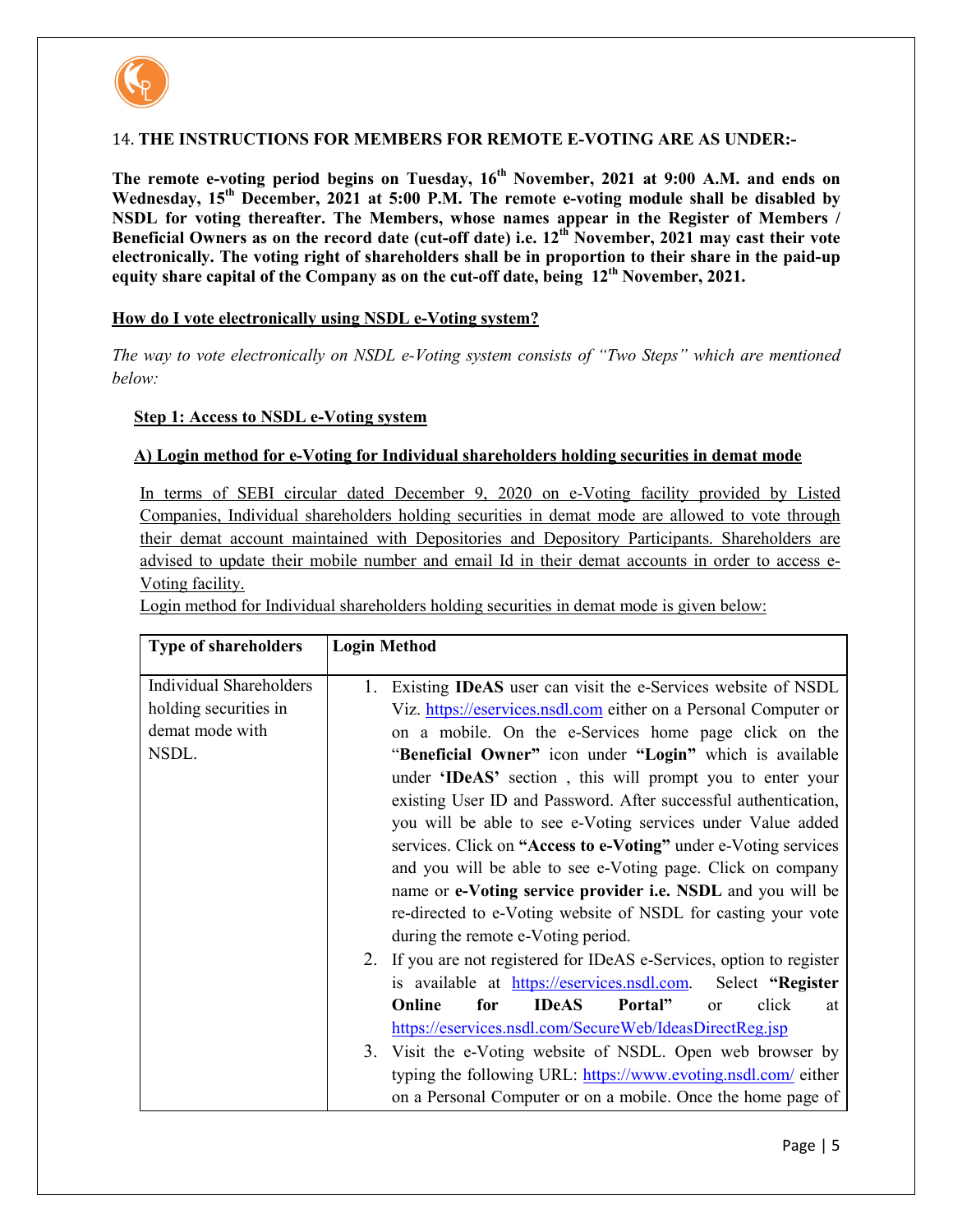|                                                                                 | e-Voting system is launched, click on the icon "Login" which is<br>available under 'Shareholder/Member' section. A new screen<br>will open. You will have to enter your User ID (i.e. your sixteen<br>digit demat account number hold with NSDL), Password/OTP<br>and a Verification Code as shown on the screen. After successful<br>authentication, you will be redirected to NSDL Depository site<br>wherein you can see e-Voting page. Click on company name or<br>e-Voting service provider i.e. NSDL and you will be redirected<br>to e-Voting website of NSDL for casting your vote during the<br>remote e-Voting period.<br>4. Shareholders/Members can also download NSDL Mobile App<br>"NSDL Speede" facility by scanning the QR code mentioned<br>below for seamless voting experience.<br><b>NSDL Mobile App is available on</b><br>App Store > Google Play |
|---------------------------------------------------------------------------------|-------------------------------------------------------------------------------------------------------------------------------------------------------------------------------------------------------------------------------------------------------------------------------------------------------------------------------------------------------------------------------------------------------------------------------------------------------------------------------------------------------------------------------------------------------------------------------------------------------------------------------------------------------------------------------------------------------------------------------------------------------------------------------------------------------------------------------------------------------------------------|
| <b>Individual Shareholders</b><br>holding securities in<br>demat mode with CDSL | 1. Existing users who have opted for Easi / Easiest, they can login<br>through their user id and password. Option will be made<br>available to reach e-Voting page without any further<br>authentication. The URL for users to login to Easi / Easiest are<br>https://web.cdslindia.com/myeasi/home/login<br>or<br>www.cdslindia.com and click on New System Myeasi.                                                                                                                                                                                                                                                                                                                                                                                                                                                                                                    |
|                                                                                 | 2. After successful login of Easi/Easiest the user will be also able<br>to see the E Voting Menu. The Menu will have links of e-Voting<br>service provider i.e. NSDL. Click on NSDL to cast your vote.                                                                                                                                                                                                                                                                                                                                                                                                                                                                                                                                                                                                                                                                  |
|                                                                                 | 3. If the user is not registered for Easi/Easiest, option to register is<br>available at<br>https://web.cdslindia.com/myeasi/Registration/EasiRegistration                                                                                                                                                                                                                                                                                                                                                                                                                                                                                                                                                                                                                                                                                                              |
|                                                                                 | 4. Alternatively, the user can directly access e-Voting page by<br>providing demat Account Number and PAN No. from a link in<br>www.cdslindia.com home page. The system will authenticate the<br>user by sending OTP on registered Mobile & Email as recorded<br>in the demat Account. After successful authentication, user will<br>be provided links for the respective ESP <i>i.e.</i> NSDL where the e-<br>Voting is in progress.                                                                                                                                                                                                                                                                                                                                                                                                                                   |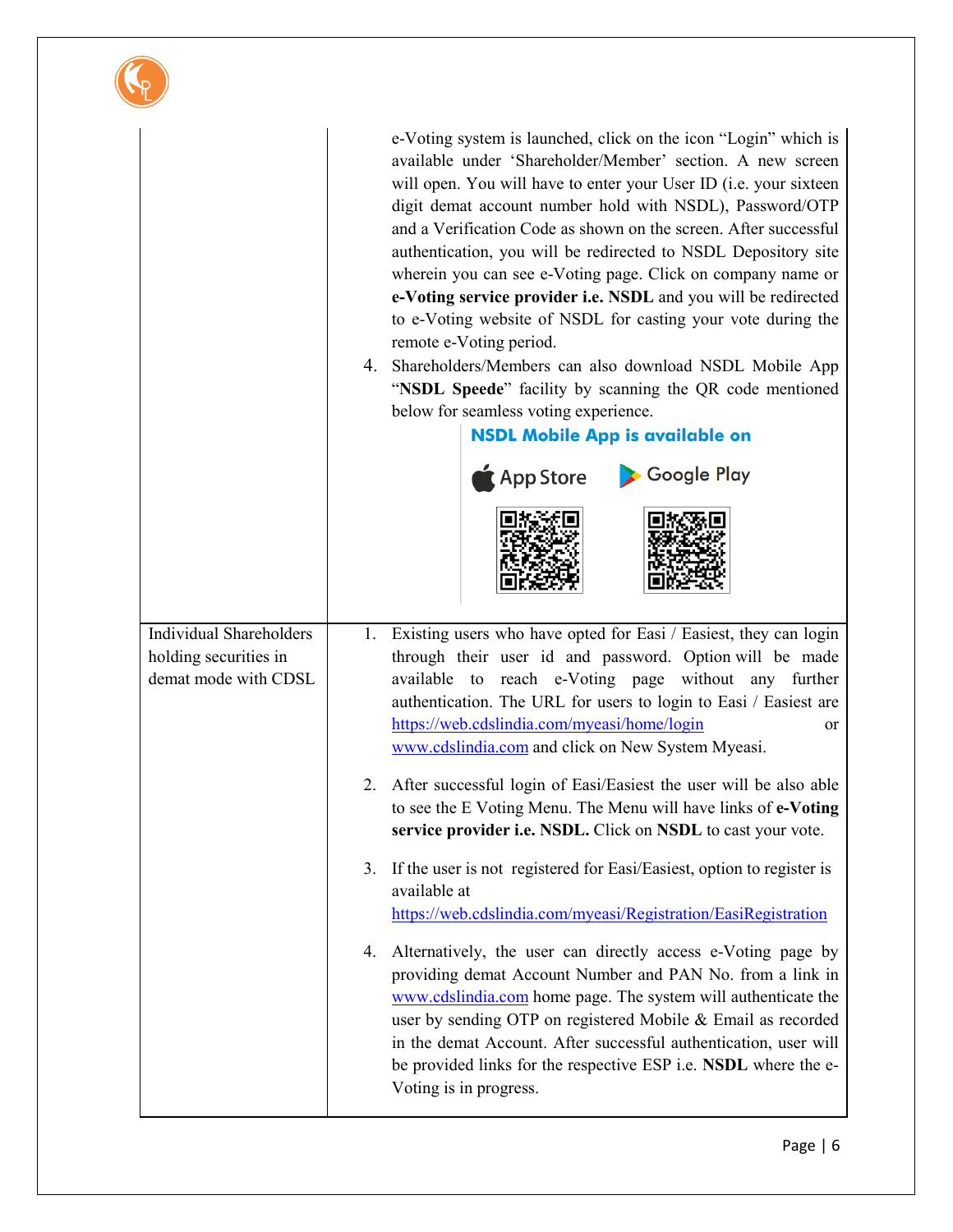

| <b>Individual Shareholders</b> | You can also login using the login credentials of your demat account           |
|--------------------------------|--------------------------------------------------------------------------------|
| (holding securities in         | through your Depository Participant registered with NSDL/CDSL for e-           |
| demat mode) login              | Voting facility. upon logging in, you will be able to see e-Voting option.     |
| through their depository       | Click on e-Voting option, you will be redirected to NSDL/CDSL                  |
| participants                   | Depository site after successful authentication, wherein you can see e-        |
|                                | Voting feature. Click on company name or e-Voting service provider <i>i.e.</i> |
|                                | NSDL and you will be redirected to e-Voting website of NSDL for                |
|                                | casting your vote during the remote e-Voting period                            |
|                                |                                                                                |
|                                |                                                                                |

**Important note:** Members who are unable to retrieve User ID/ Password are advised to use Forget User ID and Forget Password option available at abovementioned website.

**Helpdesk for Individual Shareholders holding securities in demat mode for any technical issues related to login through Depository i.e. NSDL and CDSL.**

| Login type                                                                  | <b>Helpdesk details</b>                                                                                                                                                                                            |
|-----------------------------------------------------------------------------|--------------------------------------------------------------------------------------------------------------------------------------------------------------------------------------------------------------------|
| Individual<br>Shareholders<br>holding<br>securities in demat mode with NSDL | Members facing any technical issue in login can contact<br>NSDL helpdesk by sending a request at $\frac{evoting(\partial n s d) \cdot co.in}{e}$<br>or call at toll free no.: 1800 1020 990 and 1800 22 44 30      |
| Individual Shareholders holding<br>securities in demat mode with CDSL       | Members facing any technical issue in login can contact<br>helpdesk by<br>CDSL<br>sending<br>a a<br>request<br>at<br>$help desk.evoting @cdslindia.com$ or contact<br>$022 -$<br>at<br>23058738 or 022-23058542-43 |

#### **B) Login Method for e-Voting shareholders other than Individual shareholders holding securities in demat mode and shareholders holding securities in physical mode.**

## **How to Log-in to NSDL e-Voting website?**

- 1. Visit the e-Voting website of NSDL. Open web browser by typing the following URL: https://www.evoting.nsdl.com/ either on a Personal Computer or on a mobile.
- 2. Once the home page of e-Voting system is launched, click on the icon "Login" which is available under 'Shareholder/Member' section.
- 3. A new screen will open. You will have to enter your User ID, your Password/OTP and a Verification Code as shown on the screen. *Alternatively, if you are registered for NSDL eservices i.e. IDEAS, you can log-in at https://eservices.nsdl.com/ with your existing IDEAS login. Once you log-in to NSDL eservices after using your log-in credentials, click on e-Voting and you can proceed to Step 2 i.e. Cast your vote electronically.*
- 4. Your User ID details are given below :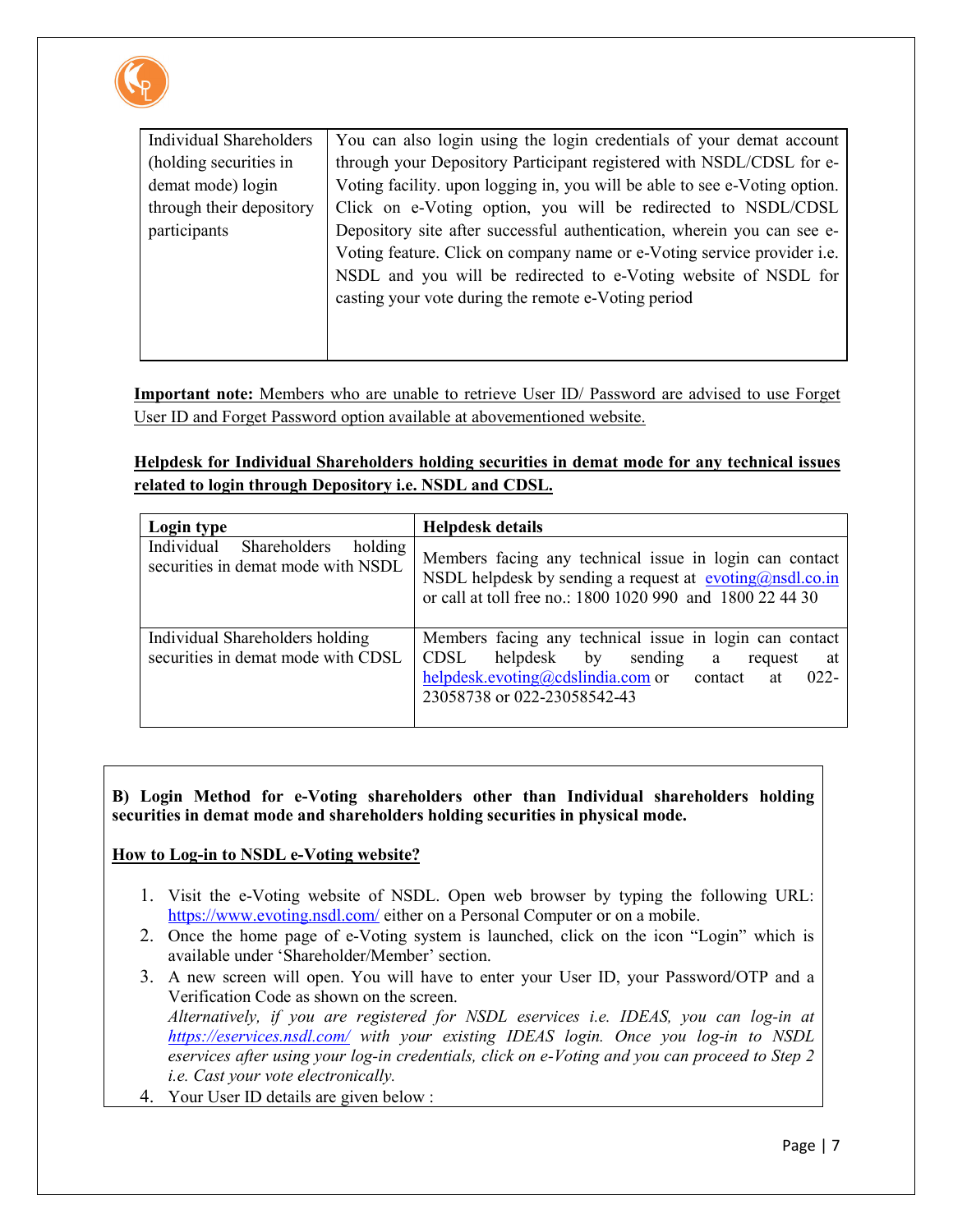

| Manner of holding shares i.e. Demat   Your User ID is:        |                                                                                                                                              |
|---------------------------------------------------------------|----------------------------------------------------------------------------------------------------------------------------------------------|
| (NSDL or CDSL) or Physical                                    |                                                                                                                                              |
|                                                               |                                                                                                                                              |
| a) For Members who hold shares in demat<br>account with NSDL. | 8 Character DP ID followed by 8 Digit<br>Client ID                                                                                           |
|                                                               | For example if your DP ID is IN300*** and<br>Client ID is $12******$ then your user ID is<br>$IN300***12******$                              |
| b) For Members who hold shares in demat<br>account with CDSL. | 16 Digit Beneficiary ID<br>For example if your Beneficiary ID is<br>$12******************$ then your user ID is<br>$12*********************$ |
| c) For Members holding shares in Physical<br>Form.            | EVEN Number followed by Folio Number<br>registered with the company<br>For example if folio number is $001***$ and                           |
|                                                               | EVEN is 101456 then user ID<br><sup>is</sup><br>101456001***                                                                                 |

- 5. Password details for shareholders other than Individual shareholders are given below:
	- a) If you are already registered for e-Voting, then you can user your existing password to login and cast your vote.
	- b) If you are using NSDL e-Voting system for the first time, you will need to retrieve the 'initial password' which was communicated to you. Once you retrieve your 'initial password', you need to enter the 'initial password' and the system will force you to change your password.
	- c) How to retrieve your 'initial password'?
		- (i) If your email ID is registered in your demat account or with the company, your 'initial password' is communicated to you on your email ID. Trace the email sent to you from NSDL from your mailbox. Open the email and open the attachment i.e. a .pdf file. Open the .pdf file. The password to open the .pdf file is your 8 digit client ID for NSDL account, last 8 digits of client ID for CDSL account or folio number for shares held in physical form. The .pdf file contains your 'User ID' and your 'initial password'.
		- (ii) If your email ID is not registered, please follow steps mentioned below in **process for those shareholders whose email ids are not registered.**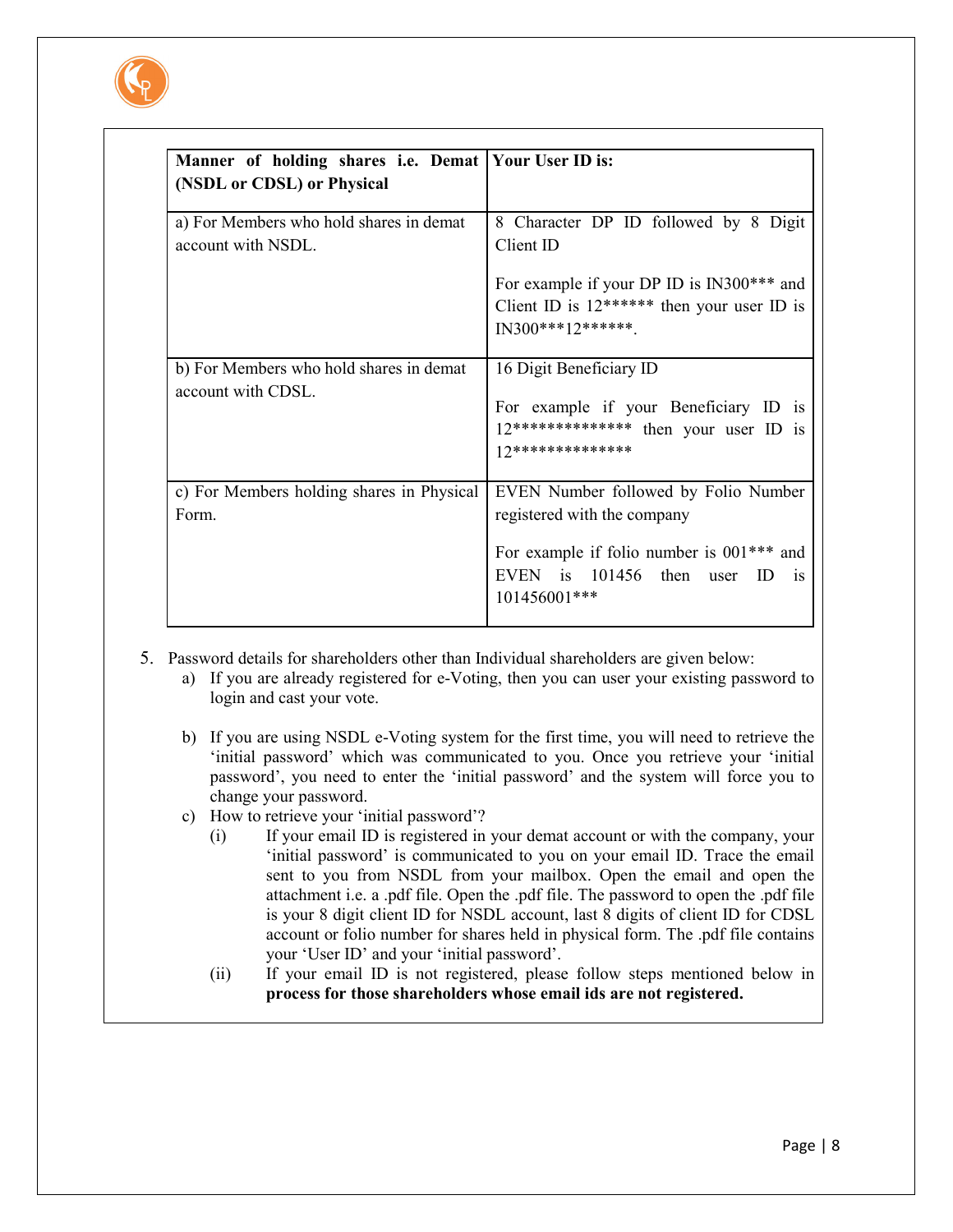

- 6. If you are unable to retrieve or have not received the " Initial password" or have forgotten your password:
	- a) Click on "**Forgot User Details/Password**?"(If you are holding shares in your demat account with NSDL or CDSL) option available on www.evoting.nsdl.com.
	- b) **Physical User Reset Password**?" (If you are holding shares in physical mode) option available on www.evoting.nsdl.com.
	- c) If you are still unable to get the password by aforesaid two options, you can send a request at evoting@nsdl.co.in mentioning your demat account number/folio number, your PAN, your name and your registered address etc.
	- d) Members can also use the OTP (One Time Password) based login for casting the votes on the e-Voting system of NSDL.
- 7. After entering your password, tick on Agree to "Terms and Conditions" by selecting on the check box.
- 8. Now, you will have to click on "Login" button.
- 9. After you click on the "Login" button, Home page of e-Voting will open.

#### **Step 2: Cast your vote electronically on NSDL e-Voting system.**

#### **How to cast your vote electronically on NSDL e-Voting system?**

- 1. After successful login at Step 1, you will be able to see all the companies "EVEN" in which you are holding shares and whose voting cycle
- 2. Select "EVEN" of company for which you wish to cast your vote during the remote e-Voting period. Now you are ready for e-Voting as the Voting page opens.
- 3. Cast your vote by selecting appropriate options i.e. assent or dissent, verify/modify the number of shares for which you wish to cast your vote and click on "Submit" and also "Confirm" when prompted.
- 4. Upon confirmation, the message "Vote cast successfully" will be displayed.
- 5. You can also take the printout of the votes cast by you by clicking on the print option on the confirmation page.
- **6.** Once you confirm your vote on the resolution, you will not be allowed to modify your vote.

## **General Guidelines for shareholders**

- 1. Institutional shareholders (i.e. other than individuals, HUF, NRI etc.) are required to send scanned copy (PDF/JPG Format) of the relevant Board Resolution/ Authority letter etc. with attested specimen signature of the duly authorized signatory(ies) who are authorized to vote, to the Scrutinizer by e-mail to rmittalcs@gmail.com with a copy marked to evoting@nsdl.co.in.
- 2. It is strongly recommended not to share your password with any other person and take utmost care to keep your password confidential. Login to the e-voting website will be disabled upon five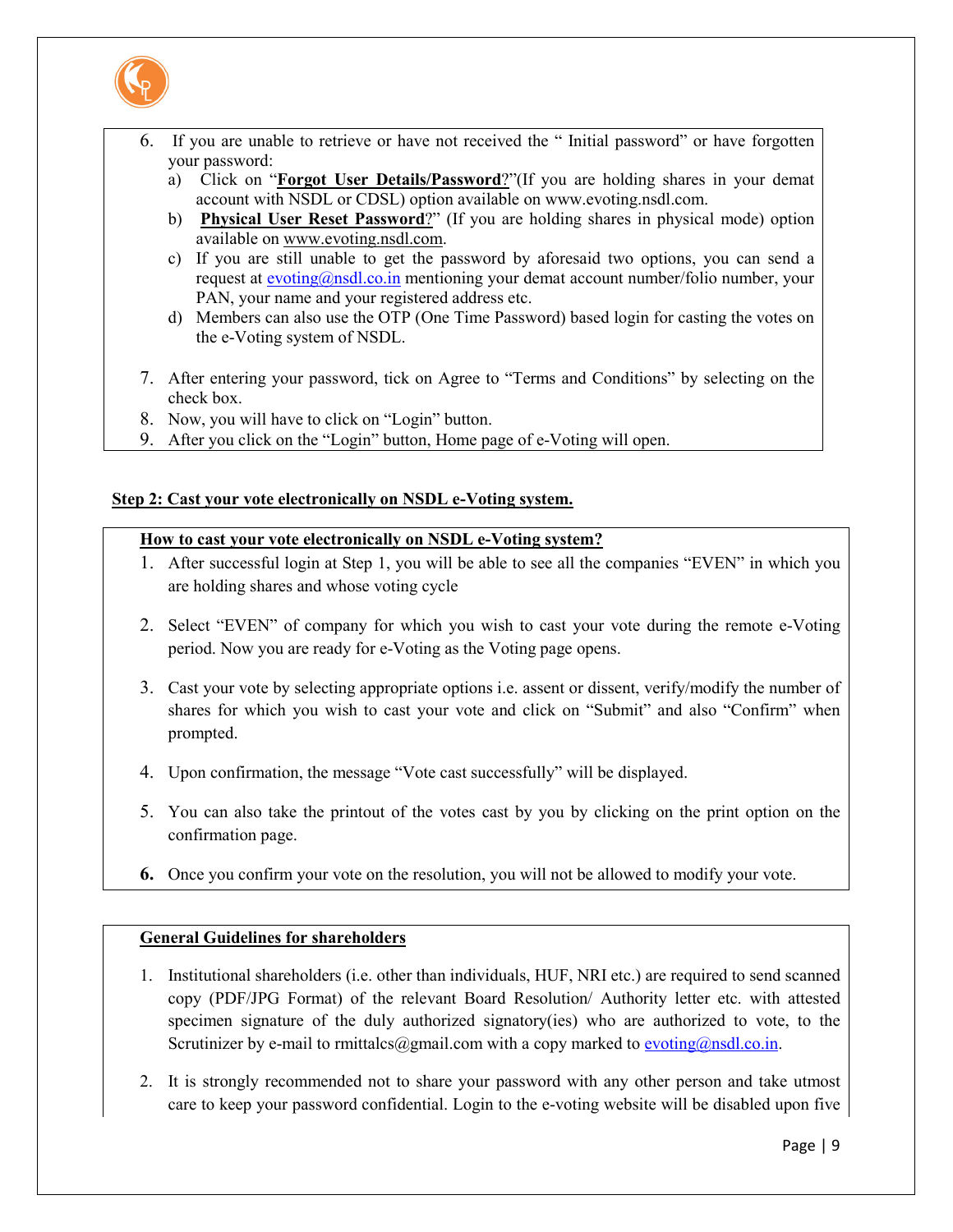

unsuccessful attempts to key in the correct password. In such an event, you will need to go through the "Forgot User Details/Password?" or "Physical User Reset Password?" option available on www.evoting.nsdl.com to reset the password.

3. In case of any queries, you may refer the Frequently Asked Questions (FAQs) for Shareholders and e-voting user manual for Shareholders available at the download section of www.evoting.nsdl.com or call on toll free no.: 1800 1020 990 and 1800 22 44 30 or send a request to Ms. Soni Singh at evoting@nsdl.co.in

#### **Process for those shareholders whose email ids are not registered with the depositories/ company for procuring user id and password and registration of e mail ids for e-voting for the resolutions set out in this notice**:

- 1. In case shares are held in physical mode please provide Folio No., Name of shareholder, scanned copy of the share certificate (front and back), PAN (self attested scanned copy of PAN card), AADHAR (self attested scanned copy of Aadhar Card) by email to cs@kwalitypharma.com
- 2. In case shares are held in demat mode, please provide DPID-CLID (16 digit DPID + CLID or 16 digit beneficiary ID), Name, client master or copy of Consolidated Account statement, PAN (self attested scanned copy of PAN card), AADHAR (self attested scanned copy of Aadhar Card) to  $cs@kwalitypharma.com$ . If you are an Individual shareholders holding securities in demat mode, you are requested to refer to the login method explained at **step 1 (A**) i.e. **Login method for e-Voting for Individual shareholders holding securities in demat mode**.
- 3. Alternatively shareholder/members may send a request to evoting@nsdl.co.in for procuring user id and password for e-voting by providing above mentioned documents.
- 4. In terms of SEBI circular dated December 9, 2020 on e-Voting facility provided by Listed Companies, Individual shareholders holding securities in demat mode are allowed to vote through their demat account maintained with Depositories and Depository Participants. Shareholders are required to update their mobile number and email ID correctly in their demat account in order to access e-Voting facility.

# **EXPLANATORY STATEMENT PURSUANT TO SECTION 102 OF THE COMPANIES ACT, 2013:**

# **ITEM NO. 1- MIGRATION OF EQUITY SHARES OF THE COMPANY FROM SME PLATFORM OF BSE LIMITED (BSE) TO MAIN BOARD OF BSE:**

The Company's equity shares have been listed on a SME Platform of BSE Limited since 18<sup>th</sup> July, 2016 and it intends to migrate to the Main Board of BSE Limited as it is listed on SME platform of BSE for more than two years and become eligible to migrate to the main Board of BSE Limited as per the guidelines specified and the procedures laid down under Chapter IX of SEBI ICDR Regulations, 2018.

Further, the Company's Operations have been increasing at a rapid pace. In view of increasing business activities and for strong brand building, the Board of Directors in its meeting held on 10th November,